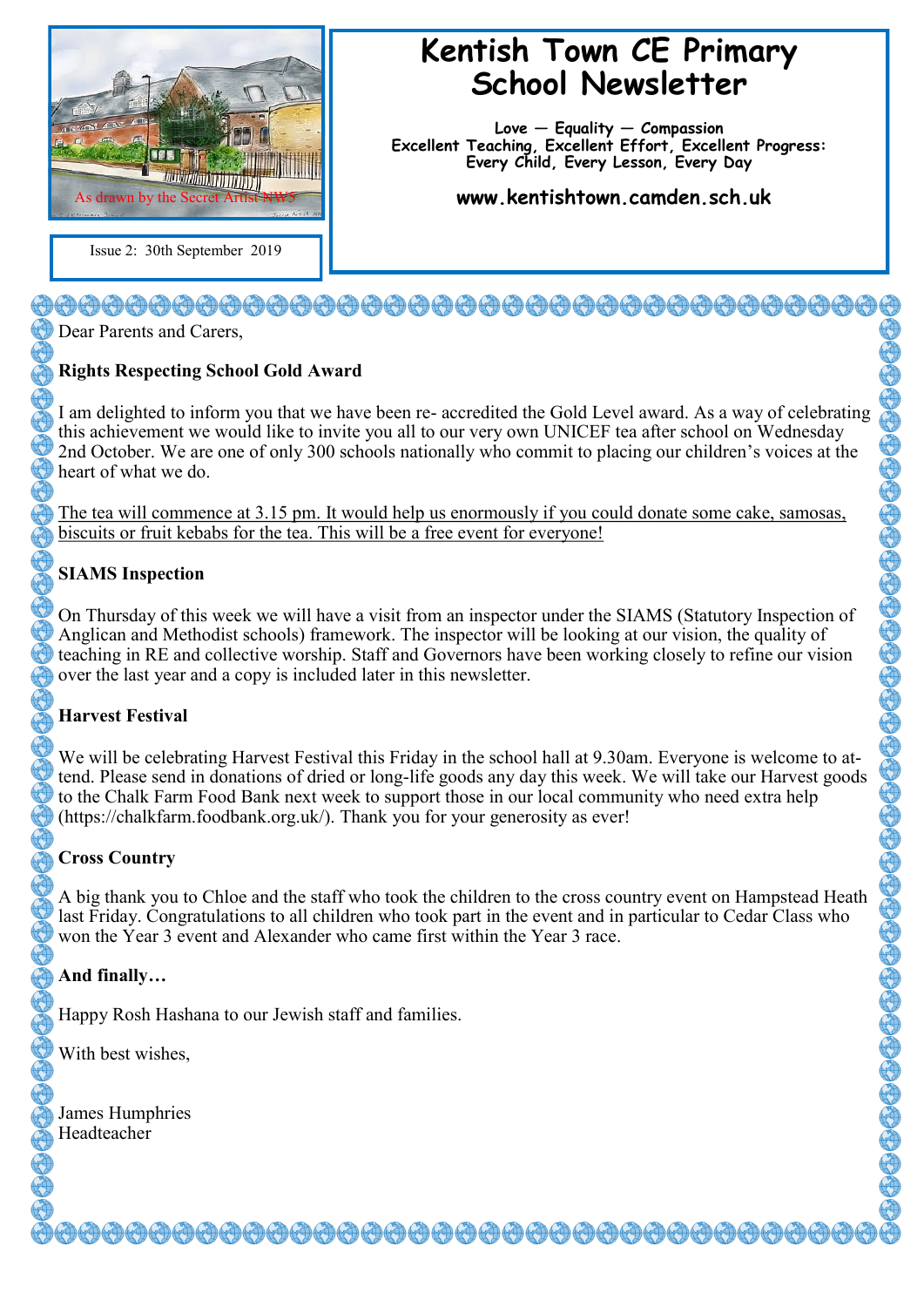

# **Kentish Town C of E Primary School Vision Statement**

# **Love – Equality - Compassion**

# **Excellent Teaching, Excellent Effort, Excellent Progress: Every Child, Every Lesson, Every Day**

The value of 'Love' underpins what we do in school. We believe that through a focus on Love by working together as part of a strong and supportive family, we can all achieve more – socially, emotionally and academically. "Love your neighbour as yourself." Matthew 22:38

Equality means giving all children what they need; essentially social justice. We seek to enable all children to access their rights and to flourish and enjoy the fullest life that is possible for them.

# **Love Equality Compassion**

Compassion means to "suffer with" others, to put yourself in their shoes and to act in order to help. It is not patronizing or "doing good" from a position of strength. Compassion requires imagination and humility to share in the lives of others.

**The parable of the Good Samaritan reminds us that we should serve those in need whoever they are. Such service is not offered in order to gain advantage for ourselves. "Going the extra mile" involves commitment and putting ourselves out for someone else's benefit.**

**Article 29 -** Your education should help you use and develop your talents and abilities. It should also help you learn to live peacefully, protect the environment and respect other people.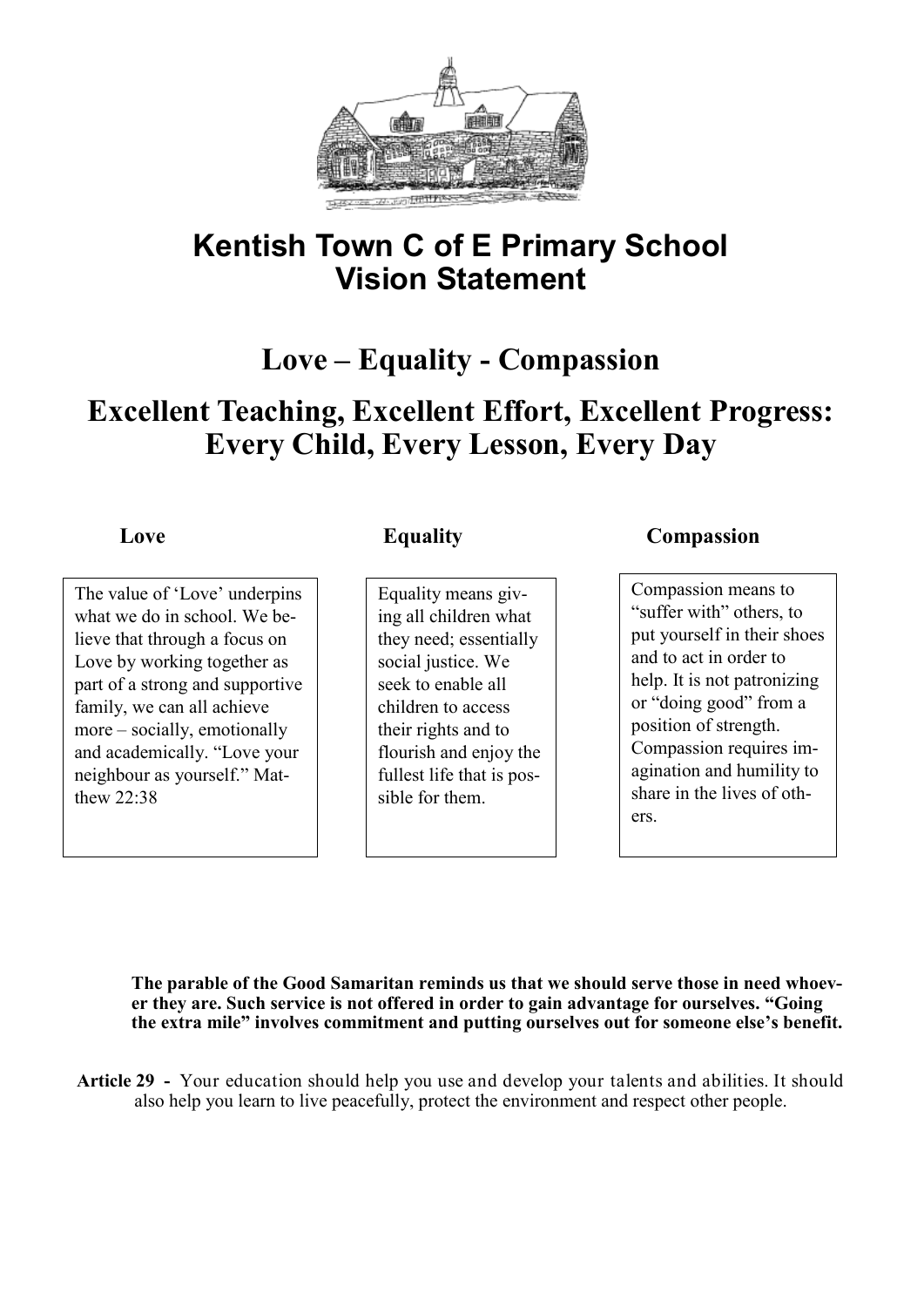### **Kentish Town Church of England Primary School**



# **Love- Equality - Compassion**

### **Excellent Teaching, Excellent Effort, Excellent Progress:**

Every Child, Every Lesson, Every Day

#### School Development and Improvement Plan Overview 2019-20

These are the key things we have decided to work on in order to further improve the provision for our children. The four headings below are the key areas which Ofsted look at in schools.

#### **Leadership and Management (including Governance)**

- To prepare for a SIAMS inspection in Autumn term.
- Developing the leadership skills of middle leaders in order to maximise impact in all  $\bullet$ subject areas.
- For the role of governors to be more apparent to the whole school community.
- For EYFS/SEND and Inclusion to be quality assured as an area of excellence in Challenge Partners Review.

#### Quality of Education (curriculum intent, implementation and impact)

- To review and refine our curriculum with a view to intent, implementation and impact  $\bullet$ across all subject areas.
- Implement the new RSE curriculum in light of the statutory changes and advice from the Church of England.
- To ensure autism practice is excellent so that what we are a flagship provision leading the SEND Hub for Camden Learning.
- KS1 for children's attainment and progress to be excellent in all areas.  $\bullet$
- KS2- for children's attainment and progress in reading, writing and maths to be  $\bullet$ excellent.
- For all gaps in phonics to be closed.
- Implement the Y4 times tables assessment.  $\bullet$

#### **Personal Development**

- To review the PSHE curriculum to ensure that safeguarding is evident in response to local context (knife crime, mental health, county lines).
- To develop a whole school response to promoting the positive mental health of children and staff.
- Ensure that staff and children are cared for pastorally through collective worship.

#### **Behaviour and Attitudes**

 $\bullet$ Consolidate children's behaviour for learning by revisiting Growth Mindset project.

Article 29: Your education should help you use and develop your talents and abilities. It should also help you learn to live peacefully, protect the environment and respect other people.